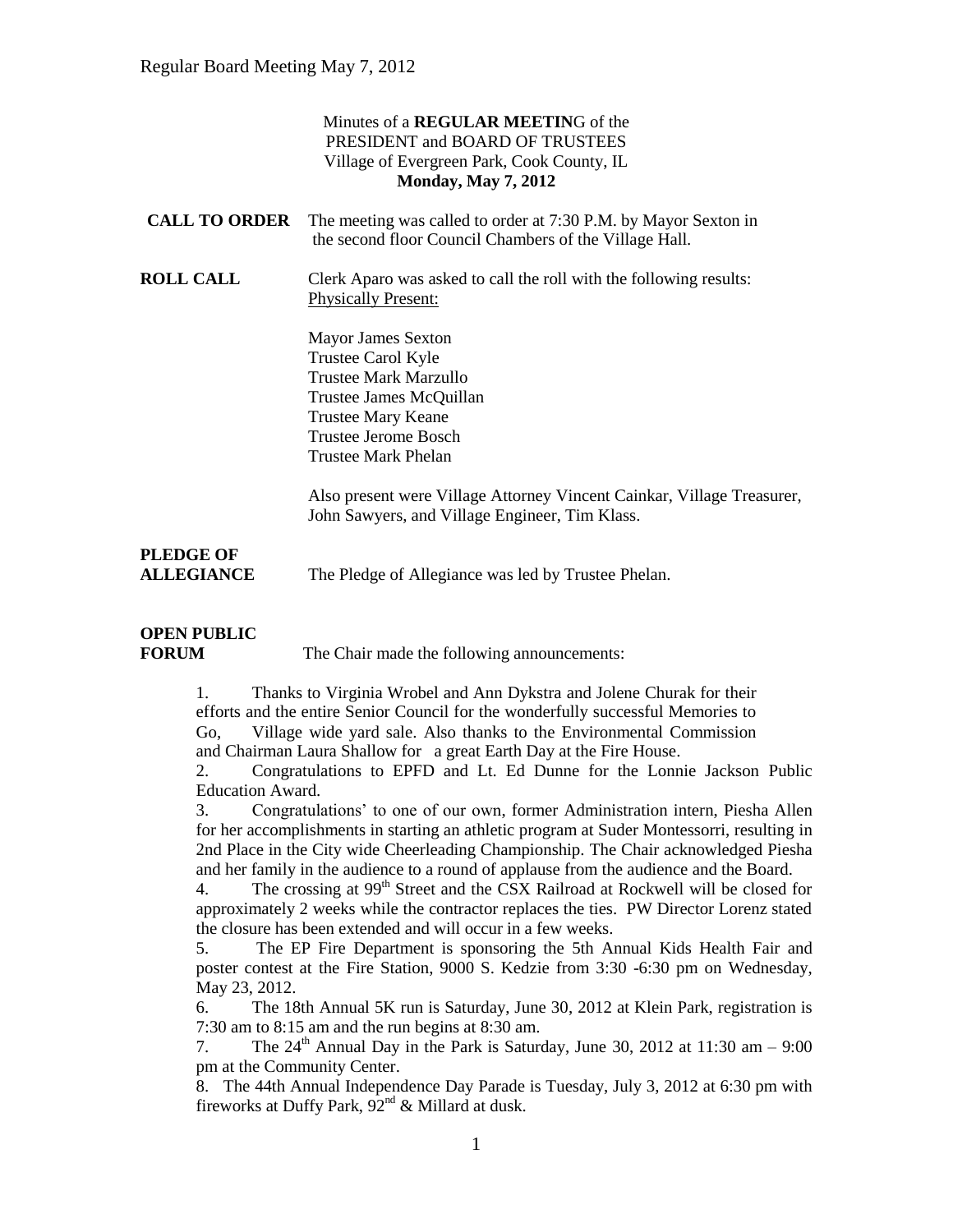- 9. Animal licenses are due June 1, 2012.
- 10. Vehicle sticker renewal applications have been mailed. As a cost saving measure, courtesy reminders will not be sent. The sticker renewal is due by June 30, 2012 and the penalty is 100% for stickers purchased after the deadline.
- 11. Congratulations to EP resident, Dawn Doyle McNamara for receiving the GMC Our Town, Our Heroes Award for her work with St. Baldrick's Foundation over the past ten years. Dawn has won the use of a GMC vehicle for a week and \$500.00 in gift cards. She currently serves as a School Board member of District 124. Everyone is invited to attend the car ceremony on Friday, May 11, 2012 at Southeast School.
- 12. The Environmental Commission will host a Village Wide electronic recycling event on Saturday August 11, 2012 from 9:30 a.m. to 12:30 p.m. at Yukich Fields.
- 13. Trustee Kyle thanked EPPD Officer Higgins for his help during her recent Special Olympics events.

#### **OPEN PUBLIC** AUDIENCE NONE.

#### **ENERGY PRESENTATIONS**

The Chair read a portion of the public notice stating this meeting is being held to discuss alternate energy suppliers and electrical aggregation as passed in the February primary by referendum. Presentations will be made by Illinois Energy Aggregation and Progressive Energy Group.

Public Works Director Lorenz stated two companies Illinois Energy and Progressive Energy will give a (3) three minute presentation tonight. The Chair noted NIMEC submitted information to the Board. Blue Star Energy was not present.

Mr. Robert Streit, Mark Nakayama, Mario Mareno and Dennis Brennan presented for Illinois Energy Aggregation. Presenters explained the aggregation process allows residents and businesses to maximize their purchasing power by buying electricity at bulk rates. Mr. Streit stated his company is not an agent or supplier. They will prepare the specs and bids publish all public notices and negotiate with suppliers for the best rate and draft a contract all at no cost to the Village. They recommend not grouping the Village with other communities; nor using a variable rate. They estimate approximately \$1 million in savings to the residents and businesses of Evergreen Park.

Mr. Arnie Schramel and Mike (last name not given) presented for Progressive Energy Group. He stated they would compare prices for the Village alone and then combining the Village in a pool of municipalities. He stated they work with many other municipalities and will provide references on demand. Arnie detailed the procedure including the Plan of Governance, mailings to resident and the adoption of a village ordinance for energy alternate companies. He estimated savings for homeowners at approximately \$300.00 per year for (2) two years.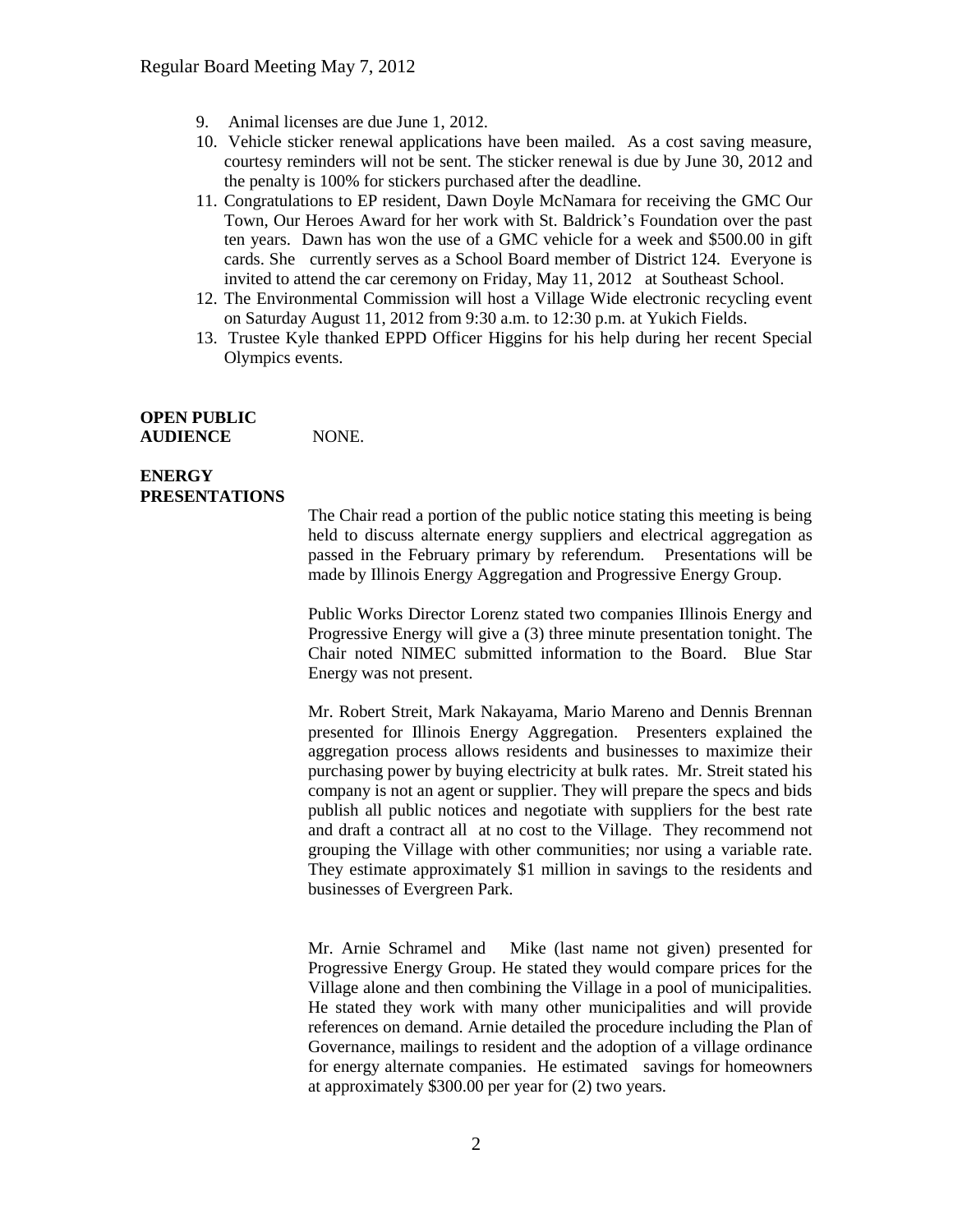|                                     | Both companies offer energy reviews yearly to obtain lower supplier<br>rates. Both companies perform their services at no cost to the Village.<br>Both companies assured the audience they will not notice a change in the<br>billing and customer service will still be handled by Com Ed.                                                                                                                                                                                                                                                                                            |
|-------------------------------------|----------------------------------------------------------------------------------------------------------------------------------------------------------------------------------------------------------------------------------------------------------------------------------------------------------------------------------------------------------------------------------------------------------------------------------------------------------------------------------------------------------------------------------------------------------------------------------------|
|                                     | Both companies will prepare and disperse the information regarding the<br>program, the public notices, meetings and all mailings including the opt<br>out portion which allows the customer to quit this program and return to<br>Com Ed as their electrical provider.<br>Both companies strongly<br>recommend using only suppliers that will bill on Com Ed bills to avoid a<br>billing nightmare.                                                                                                                                                                                    |
|                                     | A discussion took place of how electric rates are obtained and the<br>suppliers which are listed on the Illinois Commerce Commission website<br>under the Alternative Retail Electric Suppliers (ARES). Com Ed rates<br>are fixed and new rates will be published within the next week.                                                                                                                                                                                                                                                                                                |
|                                     | There being no further questions the Chair thanked the presenters and<br>noted more meetings will be held regarding aggregation. This portion of<br>the public meeting was closed at 8:05 p.m. NO ACTION REQUIRED<br>FROM THE BOARD.                                                                                                                                                                                                                                                                                                                                                   |
|                                     |                                                                                                                                                                                                                                                                                                                                                                                                                                                                                                                                                                                        |
| <b>REGULAR</b><br><b>AGENDA</b>     | Motion by Trustee Bosch second by Trustee Kyle to waive the reading<br>of the minutes of the April 16, 2012 Regular Board Meeting of the<br>President and Board of Trustees as presented and passed by unanimous<br>voice vote and so ordered by the Chair.                                                                                                                                                                                                                                                                                                                            |
| <b>RESOLUTION</b><br>NO. 13-2012    | Motion by Trustee Phelan second by Trustee McQuillan, to approve<br>Resolution NO. 13-2012 with expenditures of the General Corporate<br>Fund of \$525,132.82 and the Sewer and Water Fund in the amount of<br>\$ 28,227.94 and the 95 <sup>th</sup> Street TIF Fund, \$ 1,988.00 and the Capital<br>Improvement Fund, \$542,608.91 and the Open Lands Project/Public<br>Improvement Fund \$3,169.30 and the Street Bond Fund, \$500.00 for a<br>total of \$1,101,626.97. Upon roll call, voting YES: Trustees Kyle,<br>Marzullo, McQuillan, Keane, Bosch and Phelan; voting NO: NONE. |
| <b>WATER</b>                        | The motion was passed and so ordered by the Chair.                                                                                                                                                                                                                                                                                                                                                                                                                                                                                                                                     |
| <b>COLLECTOR'S</b>                  |                                                                                                                                                                                                                                                                                                                                                                                                                                                                                                                                                                                        |
| <b>REPORT</b>                       | Motion by Trustee Bosch second by Trustee Marzullo, to accept for<br>information and file the Water Collector's Report for April 2012 in the<br>amount of \$ 611,115.15. The motion was passed by unanimous voice                                                                                                                                                                                                                                                                                                                                                                      |
| <b>VILLAGE</b><br><b>COLLECTORS</b> |                                                                                                                                                                                                                                                                                                                                                                                                                                                                                                                                                                                        |
| <b>REPORT</b>                       | Motion by Trustee Marzullo second by Trustee McQuillan to approve<br>the Village Collectors report for April 2012 for information and file in<br>the amount of $$1,453,275.72$ . The motion was passed by unanimous<br>voice vote and so ordered by the Chair.                                                                                                                                                                                                                                                                                                                         |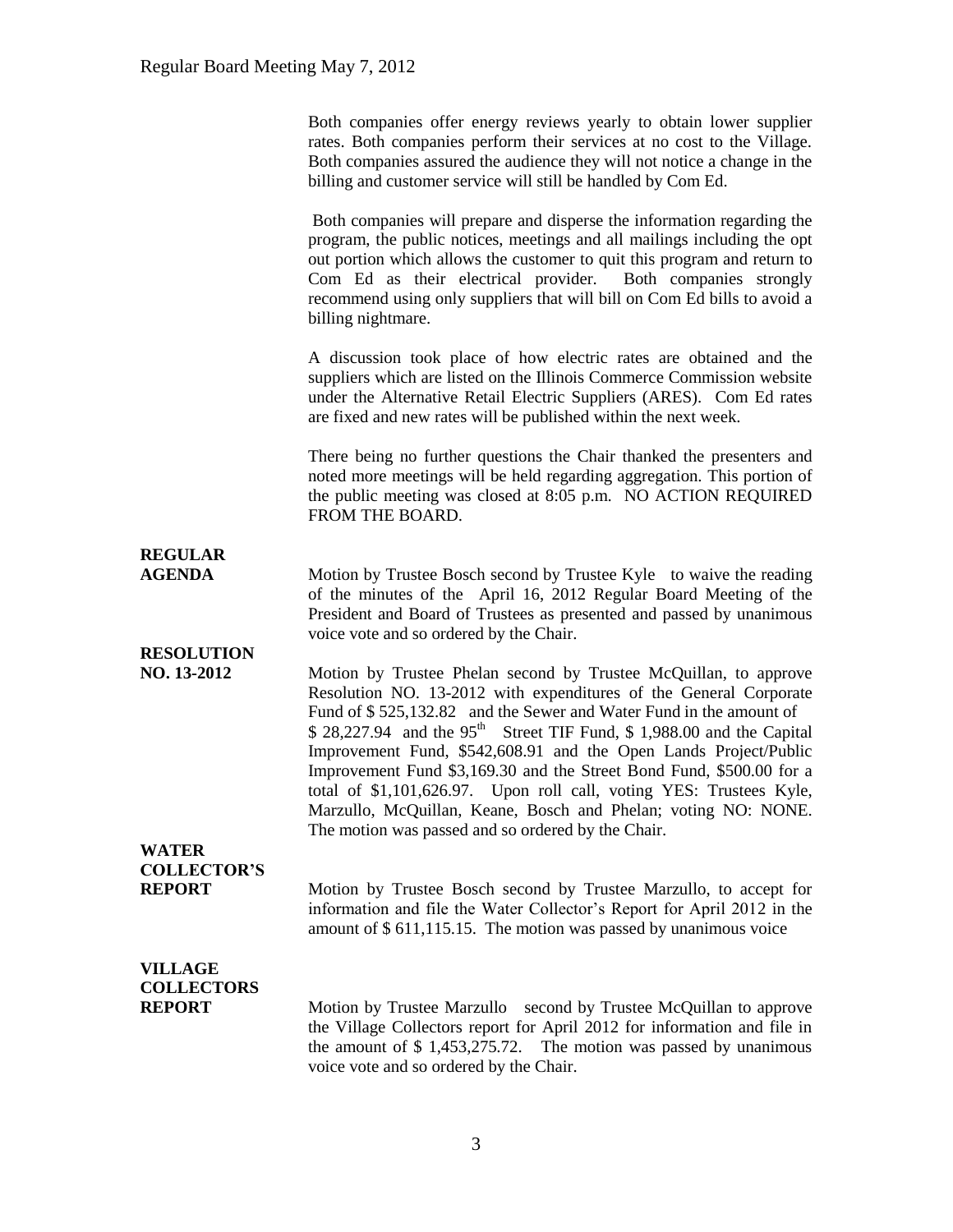## **BUSINESS**

**CERTIFICATES** Motion by Trustee Kyle second by Trustee Phelan to approve the business license certification for **ALBERTO'S (moving from present location**) to conduct a tailor/embroidery shop located at  $3632$  W.  $95<sup>th</sup>$ Street. The Chair commended the owners for keeping their business in Evergreen Park. Upon roll call, voting YES: Trustees Marzullo, McQuillan, Keane, Bosch, Phelan and Kyle; voting NO: NONE. The motion was passed and so ordered by the Chair.

> Motion by Trustee Kyle second by Trustee Phelan to approve the business license certification for **FRANK O'S MEXICAN-AMERICAN GRILL** to conduct a fast food restaurant located at 2942 W.  $95<sup>th</sup>$  Street (former Smock N Q). The Chair noted Frank has an existing business in the Evergreen Plaza. Upon roll call, voting YES: Trustees McQuillan, Keane, Bosch, Phelan, Kyle and Marzullo; voting NO: NONE. The motion was passed and so ordered by the Chair.

## **ORDINANCE**

**NO. 11-2012** Motion by Trustee Kyle second by Trustee Keane to approve Ordinance **NO. 11-2012, "AN ORDINANCE AMENDING CHAPTER 24, WATER, SEWERS AND SEWAGE DISPOSAL, ARTICLE III, SEWERS AND SEWAGE DISPOSAL, BY ADDING DIVISION 5, COST-SHARING PROGRAM, OF THE MUNICIPAL CODE OF THE VILLAGE OF EVERGREEN PARK."**

> The Chair noted this is a grant that allows home owners to install overhead sewer systems. Mr. Lorenz explained the system and encouraged home owners to take advantage of this program with the Village sharing the cost up to \$3,500.00. Residents may obtain applications on the Village website and at the Village Hall. The Chair noted this is on a first come first serve basis. Mr. Lorenz noted Sewer Contractors can be used as well as Plumbing Contractors licensed with the Village. Upon roll call, voting YES: Trustees Keane, Bosch, Phelan, Kyle, Marzullo and McQuillan; voting NO: NONE. The motion was passed and so ordered by the Chair.

### **PROCLAMATION**

**EMS WEEK** Motion by Trustee Phelan second by Trustee McQuillan to approve the **"Proclamation of the Village of Evergreen Park proclaiming the week of May 20-26, 212 as EMS Week, EMS: Everyday Heroes."**  The motion was passed by unanimous voice vote and so ordered by the Chair.

# **PROCLAMATION PUBLIC WORKS**

**WEEK** Motion by Trustee Keane second by Trustee Marzullo to approve the **"Proclamation of the Village of Park proclaiming the week of May**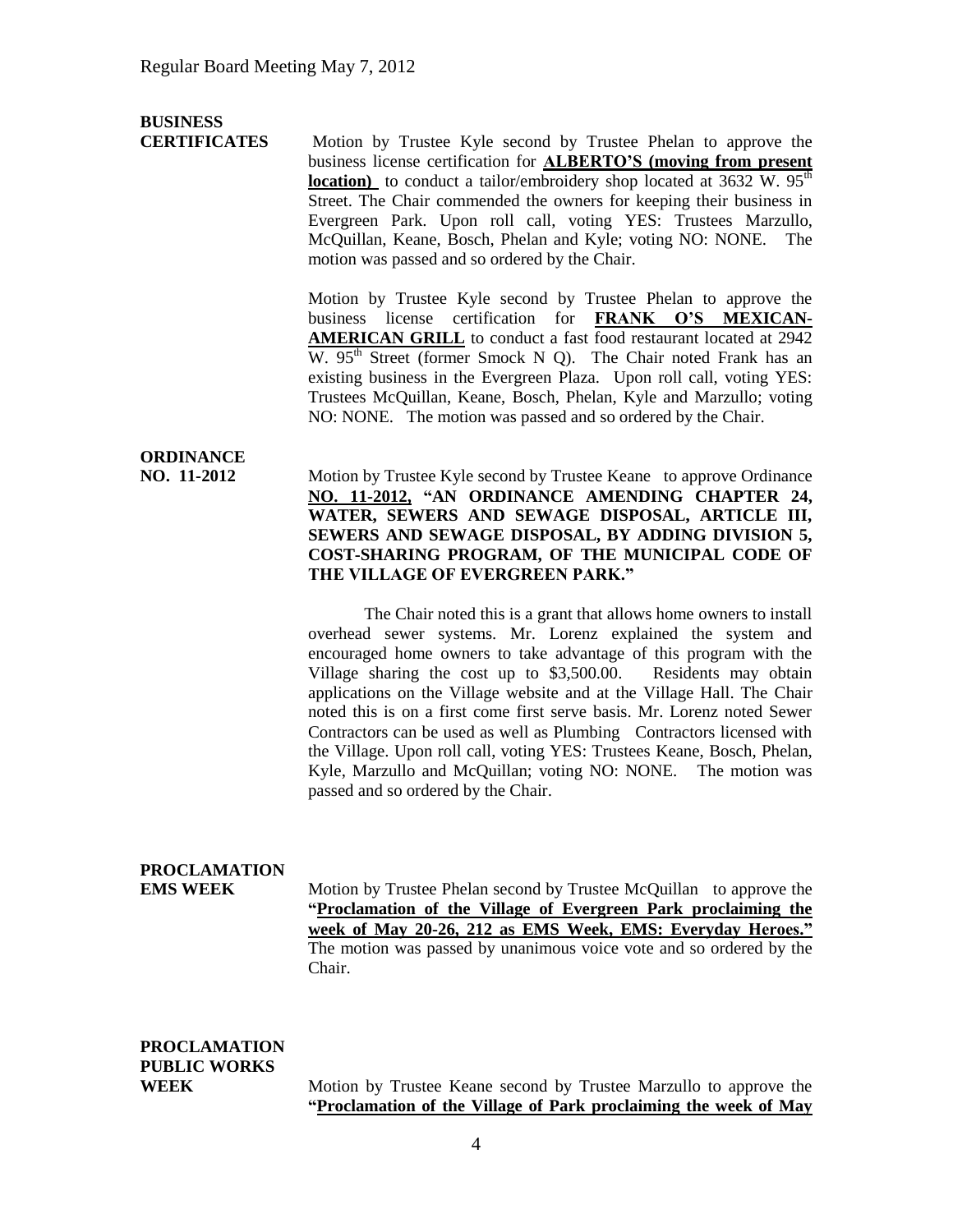**20-26, 2012 as National Public Works Week."** The motion was passed by unanimous voice vote and so ordered by the Chair.

| <b>EPPD INTERN</b>                 |                                                                                                                                                                                                                                                                                                                                                                                                                                                                                                                                                                                            |
|------------------------------------|--------------------------------------------------------------------------------------------------------------------------------------------------------------------------------------------------------------------------------------------------------------------------------------------------------------------------------------------------------------------------------------------------------------------------------------------------------------------------------------------------------------------------------------------------------------------------------------------|
| <b>REQUEST</b>                     | Motion by Trustee Marzullo second by Trustee Kyle to approve the<br>Police Chief's request for Jeffrey Restarski participation in the Evergreen<br>Park Police Department's College Internship Program. Upon roll call<br>voting YES: Trustees Bosch, Phelan, Kyle, Marzullo, McQuillan and<br>Keane; voting NO: NONE. The Motion was passed and so ordered by<br>the Chair.                                                                                                                                                                                                               |
| <b>ENGINEER'S</b><br><b>REPORT</b> | Tim Klass reported paving project is moving along. A map has been<br>made available to the residents for the four (4) phase project detailing the<br>construction areas and signs have been posted. Residents with issues<br>especially special needs parking should notify him for relocation of their<br>vehicles. He commended the contractor for working late last Friday to<br>help a Village resident.                                                                                                                                                                               |
| <b>ATTORNEY'S</b><br><b>REPORT</b> | The Attorney had no report.                                                                                                                                                                                                                                                                                                                                                                                                                                                                                                                                                                |
| <b>DEPT. HEADS</b>                 |                                                                                                                                                                                                                                                                                                                                                                                                                                                                                                                                                                                            |
|                                    | OCS Director, Jolene reported the OCS tax preparer's completed over<br>944 tax appointments and all but 50 were E- filed. The Chair suggested<br>recommending the tax preparer's for the Governor's Hometown Award.<br>Jolene stated she has begun the process.                                                                                                                                                                                                                                                                                                                            |
|                                    | Recreation Director, Dennis Duffy reported summer program books have<br>been mailed out and it is available on the Village website.<br>Today<br>registration opened for the programs.                                                                                                                                                                                                                                                                                                                                                                                                      |
| <b>BIDS</b>                        | Motion by Trustee Phelan second by Trustee Kyle to approve the Public<br>Works Director Lorenz request to obtain paving bids<br>for the<br>Community Center and the Senior Center parking lots and these are<br>budgeted items. Trustee Phelan requested the Public Works Garage lot<br>be added to this project. He noted the paving was promised over one<br>year ago and due to budget constraints it was not done. Upon roll call<br>voting YES: Trustees Marzullo, McQuillan, Keane, Bosch, Phelan and<br>Kyle: voting NO: ANY. The Motion was passed and so ordered by the<br>Chair. |
|                                    | Fire Chief Kleinhaus reported - the 1989 F-250 pickup truck was sold for<br>\$4,450.00 on the Public Surplus website. NO BOARD ACTION<br>REQUIRED.                                                                                                                                                                                                                                                                                                                                                                                                                                         |
| MISC.                              | The Chair reported payouts to architect Craig Podalak in the amount of<br>\$4,375.00 for improvement work on the Senior Center 96547 S. Homan.<br>A payout of \$538,233.91 was made to Orange Crush LLC for resurfacing<br>the Project #11100 for Sections, Sections 4, 5, 6. NO BOARD ACTION.                                                                                                                                                                                                                                                                                             |